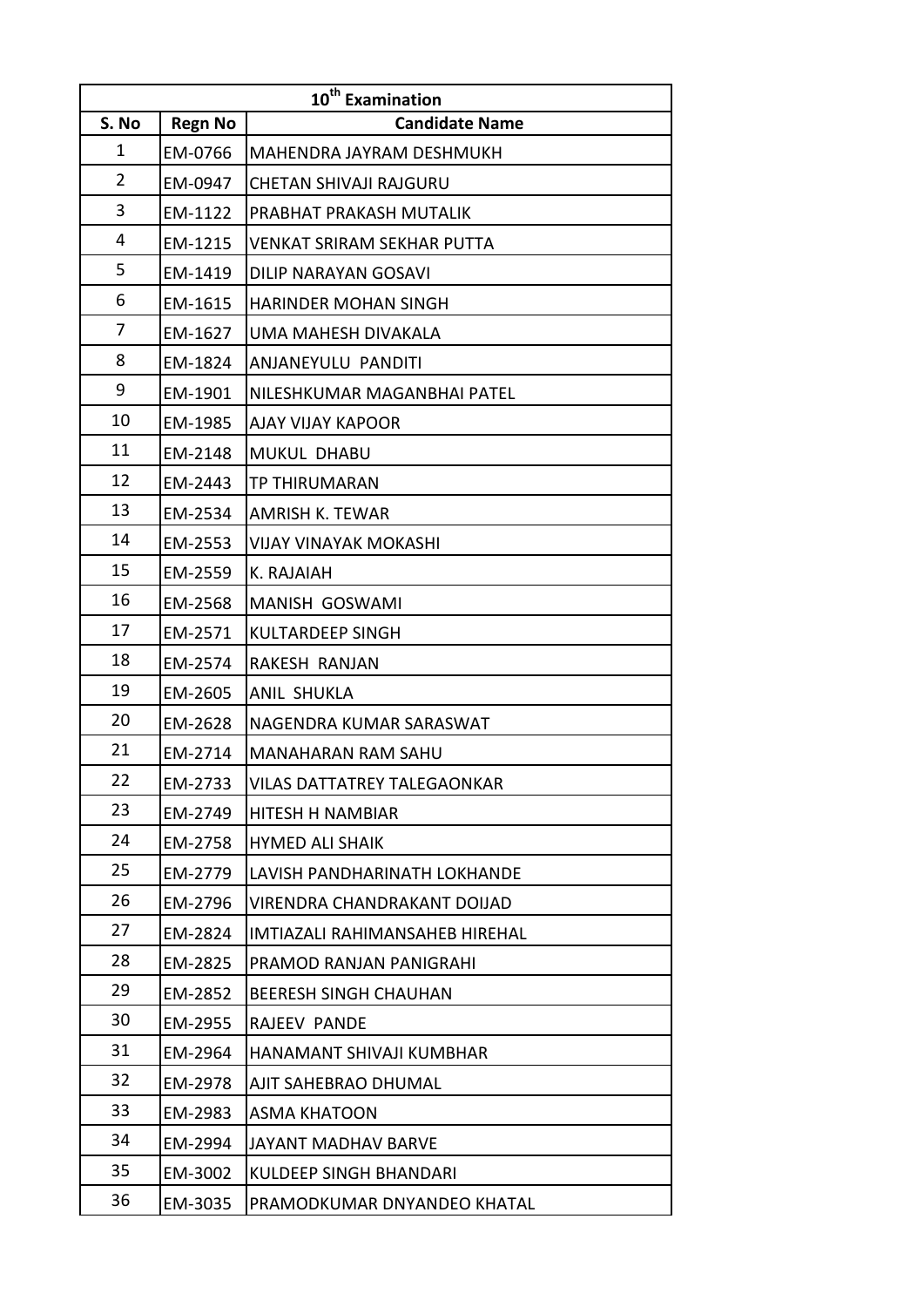|       | 10 <sup>th</sup> Examination |                                          |  |  |  |
|-------|------------------------------|------------------------------------------|--|--|--|
| S. No | <b>Regn No</b>               | <b>Candidate Name</b>                    |  |  |  |
| 37    | EM-3037                      | MAHESH VARDHMAN NIKAM                    |  |  |  |
| 38    | EM-3059                      | NEERAJ KUMAR RAJPUT                      |  |  |  |
| 39    | EM-3091                      | YOGESH MANOHAR JOSHI                     |  |  |  |
| 40    | EM-3099                      | PRAKASH MANIKRAO GAWANDE                 |  |  |  |
| 41    | EM-3127                      | MUKESH UMAKANT MALEGAONKAR               |  |  |  |
| 42    | EM-3155                      | PRIYANG RAJENBHAI DESAI                  |  |  |  |
| 43    | EM-3159                      | VILAS LAXMAN KHAIR                       |  |  |  |
| 44    | EM-3163                      | PRAVINCHANDRA PITAMBERBHAI DHAYANI       |  |  |  |
| 45    | EM-3165                      | <b>KANNAN</b>                            |  |  |  |
| 46    | EM-3192                      | SHRIKRISHNA LILADHAR LADKE               |  |  |  |
| 47    | EM-3238                      | SREEKUMAR PAYYAPPILLY RAVINDRANATHANPILL |  |  |  |
| 48    | EM-3256                      | DADA ANNA DHAIGUDE                       |  |  |  |
| 49    | EM-3279                      | A SELVAKUMAR                             |  |  |  |
| 50    | EM-3298                      | <b>VIKRAMSINH VIJAYSINH GHORPADE</b>     |  |  |  |
| 51    | EM-3299                      | ROHIT ARORA                              |  |  |  |
| 52    | EM-3305                      | HASMUKHBHAI KARSANBHAI PATEL             |  |  |  |
| 53    | EM-3317                      | SHALENDRA PRATAP SINGH                   |  |  |  |
| 54    | EM-3338                      | <b>SUJIT GANESH KALE</b>                 |  |  |  |
| 55    | EM-3345                      | <b>GOP KUMAR KESWANI</b>                 |  |  |  |
| 56    | EM-3356                      | MUNISH BAGAN                             |  |  |  |
| 57    | EM-3363                      | <b>VIKAS KACHHAWA</b>                    |  |  |  |
| 58    | EM-3368                      | KAMALA KANTA MOHAPATRA                   |  |  |  |
| 59    | EM-3382                      | DILIPKUMAR MANHARBHAI PANCHAL            |  |  |  |
| 60    | EM-3386                      | <b>ASHISH SOOD</b>                       |  |  |  |
| 61    | EM-3394                      | <b>ARVIND KUMAR GUPTA</b>                |  |  |  |
| 62    | EM-3412                      | DWARIKA NATH VERMA                       |  |  |  |
| 63    | EM-3430                      | SHUNMUGAMANI R                           |  |  |  |
| 64    | EA-3044                      | <b>GEETESH KUMAR PATHARIYA</b>           |  |  |  |
| 65    | EA-3267                      | <b>ANSHUL SINGH YADAV</b>                |  |  |  |
| 66    | EA-4419                      | <b>GIRISH VINAYAK SULAKSHANE</b>         |  |  |  |
| 67    | EA-5633                      | RAVI CHANDAR GANDIKOTA                   |  |  |  |
| 68    | EA-5653                      | RAJAGOPAL N.R.                           |  |  |  |
| 69    | EA-6272                      | R VENKATESAN                             |  |  |  |
| 70    | EA-6528                      | SANJEEV ANAND                            |  |  |  |
| 71    | EA-6924                      | MANJU VISWANATHAN                        |  |  |  |
| 72    | EA-7521                      | AMOL PRAFULLA TERKAR                     |  |  |  |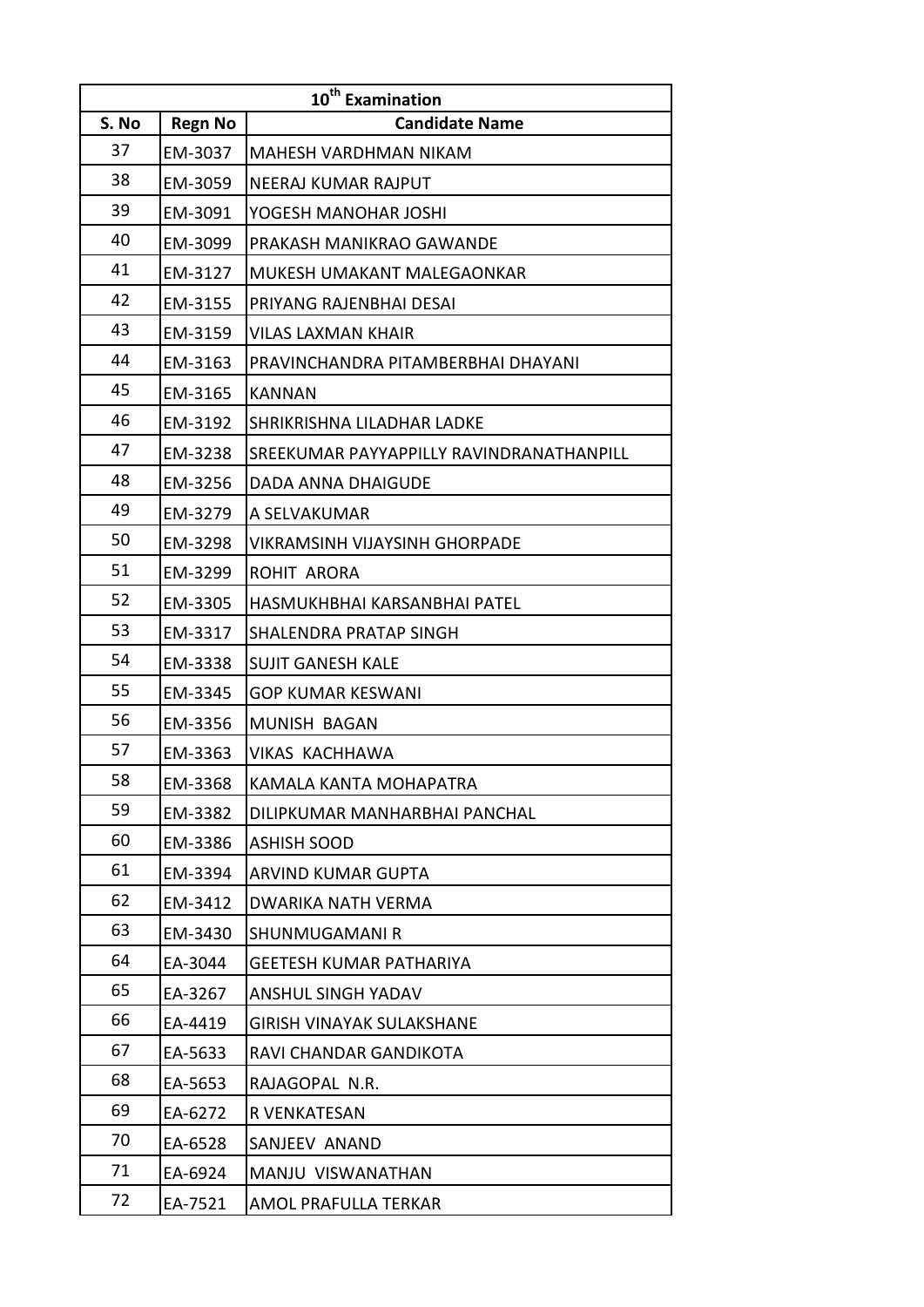|       | 10 <sup>th</sup> Examination |                                       |  |  |  |
|-------|------------------------------|---------------------------------------|--|--|--|
| S. No | <b>Regn No</b>               | <b>Candidate Name</b>                 |  |  |  |
| 73    | EA-7898                      | PRADEEP KUMAR MOHANTY                 |  |  |  |
| 74    | EA-8193                      | TAPAS DATTA                           |  |  |  |
| 75    | EA-8651                      | <b>KESAVA RAO CHALLA</b>              |  |  |  |
| 76    | EA-8655                      | SATISH KUMAR                          |  |  |  |
| 77    | EA-8738                      | <b>IRFAN IBRAHIM SHAIKH</b>           |  |  |  |
| 78    | EA-8805                      | ANIRUDDHASINH RANJITSINH GOHIL        |  |  |  |
| 79    | EA-8838                      | DINESH GUPTA                          |  |  |  |
| 80    | EA-9039                      | <b>MAHESH SHIVARAM NAGUL</b>          |  |  |  |
| 81    | EA-9150                      | NITIN GOVINDRAO LOKHANDE              |  |  |  |
| 82    | EA-9258                      | PRAMOD CHINDHUJI BUDHE                |  |  |  |
| 83    | EA-9304                      | PANDIAN.G                             |  |  |  |
| 84    | EA-9424                      | RANGANATHAN ACHARI                    |  |  |  |
| 85    | EA-9642                      | HARENDRA MANGATRAM BHANDARI           |  |  |  |
| 86    | EA-9727                      | <b>MILTON SIKDER</b>                  |  |  |  |
| 87    | EA-9759                      | PRAMOD GOPAL PATIL                    |  |  |  |
| 88    | EA-9885                      | DNYANESHWAR RAJHANS DESHMUKH          |  |  |  |
| 89    | EA-9893                      | <b>MAYUR MUKUND PAWAR</b>             |  |  |  |
| 90    | EA-10008                     | SHEKHAR ORILAL KOLTE                  |  |  |  |
| 91    | EA-10044                     | MUKUND ARVIND DESHMUKH                |  |  |  |
| 92    | EA-10121                     | M.MALAIARASAN                         |  |  |  |
| 93    | EA-10240                     | NARAYANAN KANSIVAN SUBRAMANI          |  |  |  |
| 94    | EA-10401                     | IV SHANMUGA SUNDARAM                  |  |  |  |
| 95    | EA-10539                     | ANKUR HARI KAWALE                     |  |  |  |
| 96    | EA-10563                     | SUNIL CHANDRAKANT NAIK                |  |  |  |
| 97    | EA-10582                     | <b>UMESH SADASHIV LELE</b>            |  |  |  |
| 98    | EA-10587                     | PRASHANT PANDURANG KULKARNI           |  |  |  |
| 99    | EA-10598                     | RAMAKANT SHRIRAMPANT BAHURUPI         |  |  |  |
| 100   | EA-10801                     | KARRUPPUSAMY                          |  |  |  |
| 101   | EA-10955                     | SURYA CHANDRA SANTOSH KUMAR NALLAKULA |  |  |  |
| 102   | EA-10986                     | RAVI SANKAR VARRI                     |  |  |  |
| 103   | EA-11017                     | GIRISH WALEKAR                        |  |  |  |
| 104   | EA-11020                     | <b>RAJENDRAN AR</b>                   |  |  |  |
| 105   | EA-11039                     | SUNILKUMAR REVABHAI PRAJAPATI         |  |  |  |
| 106   | EA-8277                      | PAVAN KHARE                           |  |  |  |
| 107   | EM-2298                      | BHUPENDRABHAI MANSUKHLAL MANKODIA     |  |  |  |
| 108   | EA-8108                      | VIJAY BHAGUJI WAGHMARE                |  |  |  |